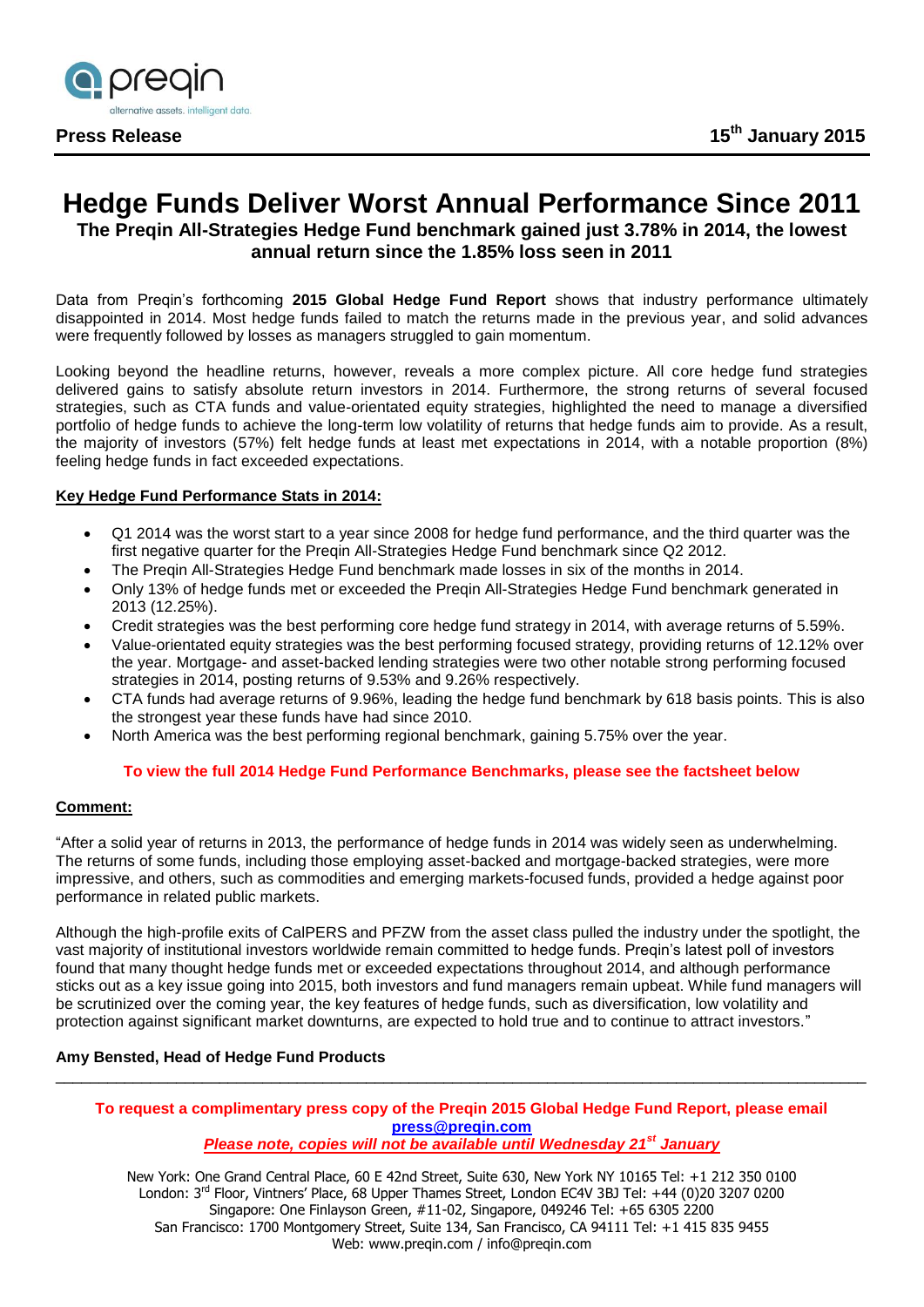

#### **Note to Editors:**

 Preqin is spelled without the letter 'U' after the 'Q', the company name being an amalgamation of the former name, Private Equity Intelligence.

#### **About Preqin:**

Preqin is the leading source of information for the alternative assets industry, providing data and analysis via online databases, publications and bespoke data requests.

Preqin has built a reputation in the alternative assets industry for providing the most comprehensive and extensive information possible. Leading alternative assets professionals from around the world rely on Preqin's services daily, and its data and statistics are regularly quoted by the financial press. For more information, please visit: [www.preqin.com](http://www.preqin.com/)

For more information, please contact: Amy Bensted +44 (0)20 3207 0230 or **[abensted@preqin.com](mailto:abensted@preqin.com)** For general press information, please contact: Nicholas Jelfs +44 (0)20 3207 0282 or **[press@preqin.com](mailto:press@preqin.com)**